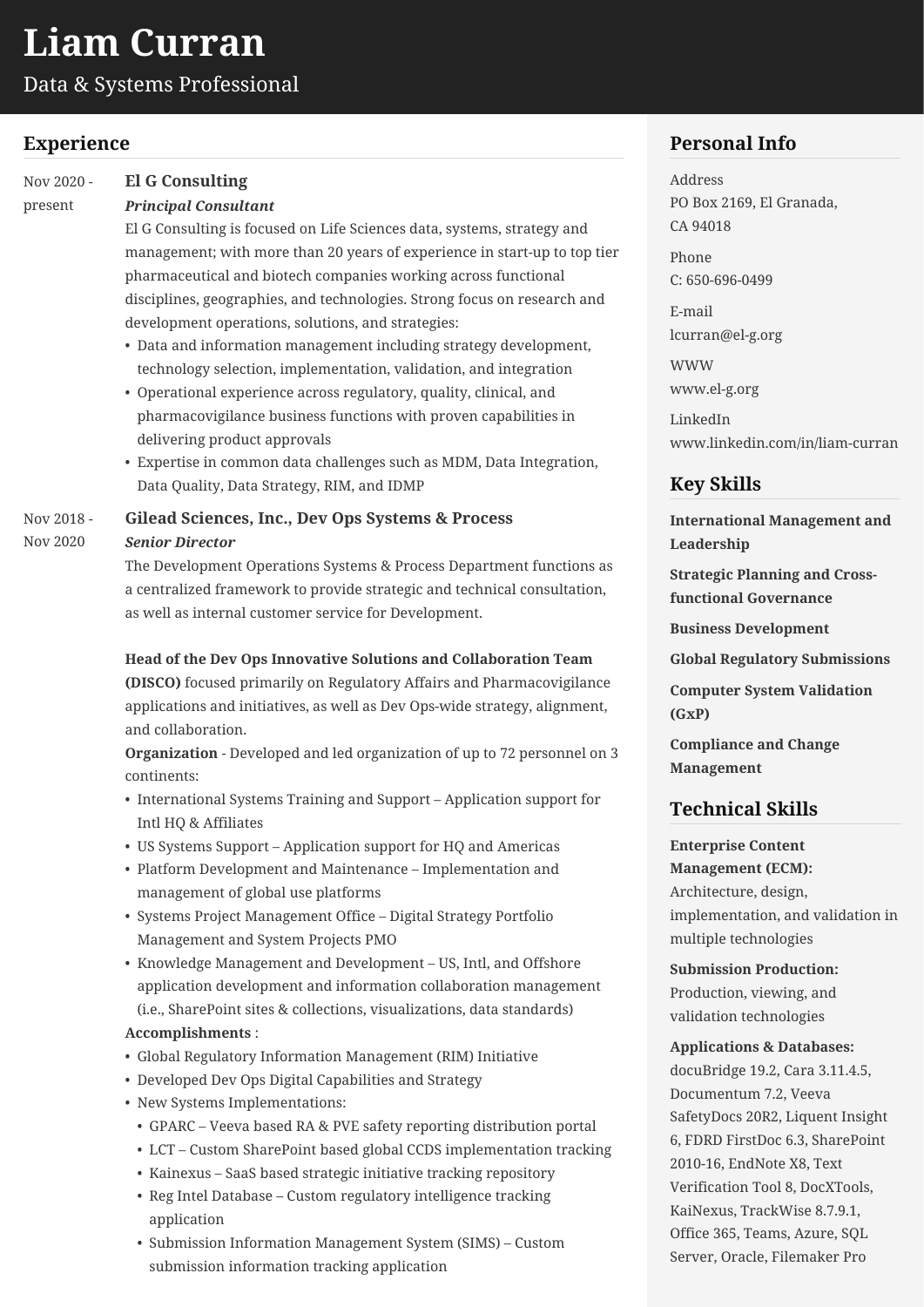- Regulatory Document Management System (RDMS) CARA based replacement for global Regulatory submission content management
- Submission Production System (SPS) docuBridge based replacement for global submission production in paper and eCTD
- C/U Portal Quickly developed a compassionate use portal to support global COVID-19 patient treatment with remdesivir

#### Jan 2013 - Nov 2018 **Gilead Sciences, Inc., Regulatory Information Systems** *Director*

**Head of Regulatory Information Systems (RIS)**: The Regulatory Information Systems department is dedicated to providing high-quality systems, training, and user support to enable Development Operations to meet obligations for regulatory submissions at all Gilead sites. This includes review, selection, implementation, and maintenance of all platforms, connectivity, and software tools necessary for daily operations and Regulatory Submissions, globally

- Developed function to 26 individuals working across nearly 30 technologies in the US and the UK in support of global Regulatory Affairs business processes
- Analyzed trends and evaluated potential impact of changes in government regulatory activities in order to provide expert analysis and advanced planning to meet obligations around emerging regulations and technologies
- Led long-term initiatives focused on building global efficiencies in the department. These included custom SharePoint applications in support of global document inventories for major submissions and global coordinated responses, as well as label, license, safety compliance, and commitment tracking
- Key participant and lead in long-term strategic planning for Development Operations and Regulatory Affairs

#### Jan 2010 - **Gilead Sciences, Inc., Regulatory Information Systems**

#### Dec 2012 *Associate Director*

**Head of RIS**: Formed new Regulatory Information Systems department at Gilead for all software, platform, and application implementation, maintenance, training, and support for global Regulatory Affairs

- Centralized and implemented all business technical tools management under a single function
- Managed team responsibilities to assess and implement technology solutions for unmet or inefficient business needs including commercial off-the-shelf (COTS) software, as well as custom developed applications
- Analyzed trends to provide expert analysis around emerging regulations and technologies
- GxP risk assessment, deviation, change management, and CAPA controls
- Computer System Validation development & execution; SDLC, and SQA
- Mar 2007 **Gilead Sciences, Inc., Regulatory Operations**
- Dec 2009 *Associate Director*

## **Head of Regulatory Operations:**

- **Responsible for 5 sites**
	- Boulder, CO (03/2007-12/2009)
	- Foster City, CA (03/2007-12/2008) (US Headquarters)
	- Seattle, WA (03/2007-12/2008)
	- Durham, NC (03/2007-12/2008)
	- Cambridge, UK (03/2007-06/2008) (International Headquarters)

### **Connectivity, Visualization, &**

**Training:** Citrix GADI & VMWare (VDI), US and EU Submission Gateways, Secure File Transfer Protocol(s), Tableau, PowerBI, Spotfire, Articulate 360, Captivate, Pluralsight

### **Authoring & Templates:**

Authoring, conversion, and production technologies; collaborative authoring and review, templates, custom toolbars

# **Education**

# **University of Arizona, Bachelor of Science Major**: Molecular & Cellular Biology **Minors**: Physics and German